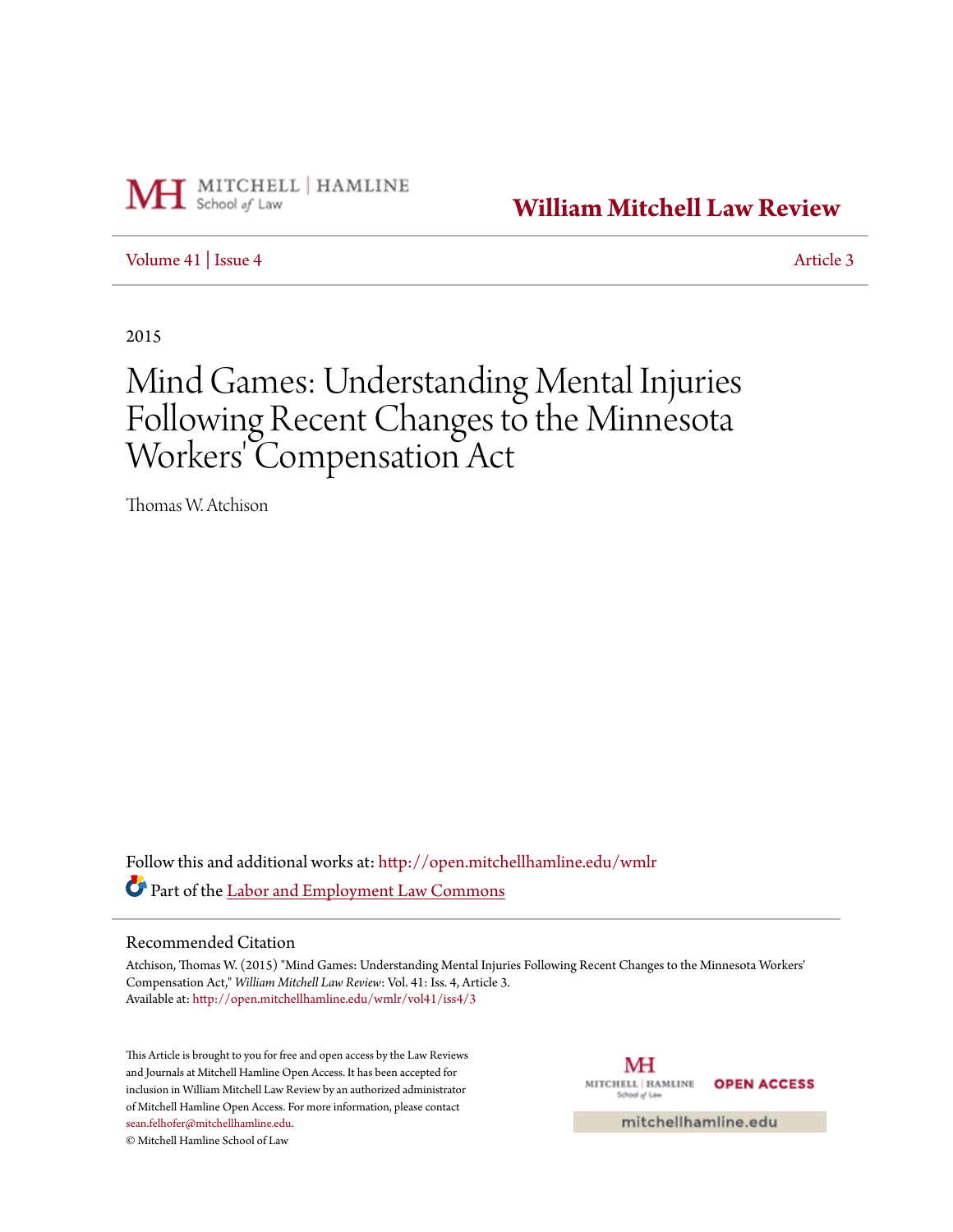# **MIND GAMES: UNDERSTANDING MENTAL INJURIES FOLLOWING RECENT CHANGES TO THE MINNESOTA WORKERS' COMPENSATION ACT**

# Thomas W. Atchison $^{\dagger}$

| III. LEGISLATIVE CHANGES ENACTED MAY 2013 1401 |  |
|------------------------------------------------|--|
| IV. THE GOOD, THE BAD, AND THE UNKNOWN 1401    |  |
|                                                |  |
|                                                |  |
|                                                |  |

*"[There are known knowns; there are things we know we know. We also know there are known unknowns; that is to say we know there are some things we do not know. But there are also unknown unknowns-the ones we don't know we don't know."'*

*-Donald Rumsfeld*

# I. **INTRODUCTION**

For injuries occurring on or after October 1, 2013, "mentalmental"<sup>2</sup> claims have become compensable workers' compensation

1394

**t** Mr. Atchison is an associate attorney with Heacox, Hartman, Koshmrl, Cosgriff &.Johnson, P.A. Mr. Atchison joined the firm in February 2015 and his practice involves defending employers and insurers in workers' compensation matters. Mr. Atchison is a graduate of the University of Minnesota, BA, and William Mitchell College of Law, JD.

<sup>1.</sup> Sec'y of Def. Donald H. Rumsfeld, News Briefing of the Department of Defense (Feb. 12, 2002), *available at* http://www.defense.gov/transcripts /transcript.aspx?transcriptid=2636.

<sup>2. &</sup>quot;Mental-mental" injuries are defined as mental injuries caused by mental stimulus. *See,* **e.g.,** Frame v. Resort Serv., Inc., 593 **S.E.2d** 491, 495 **("A** mentalmental injury is a purely mental injury resulting from emotional stimuli." (citing Shealy v. Aiken Cnty., 535 **S.E.2d** 438, 442 (2000)));James M. Inman, Note, *Where Are You Hurt? Kentucky Redefines Workers' Compensation Injury in a Post-Traumatic Stress Disorder World,* **96** KY. L.J. 465, 474 **(2008)** (defining mental-mental workers' compensation cases as those "where a mental stimulus causes a mental or nervous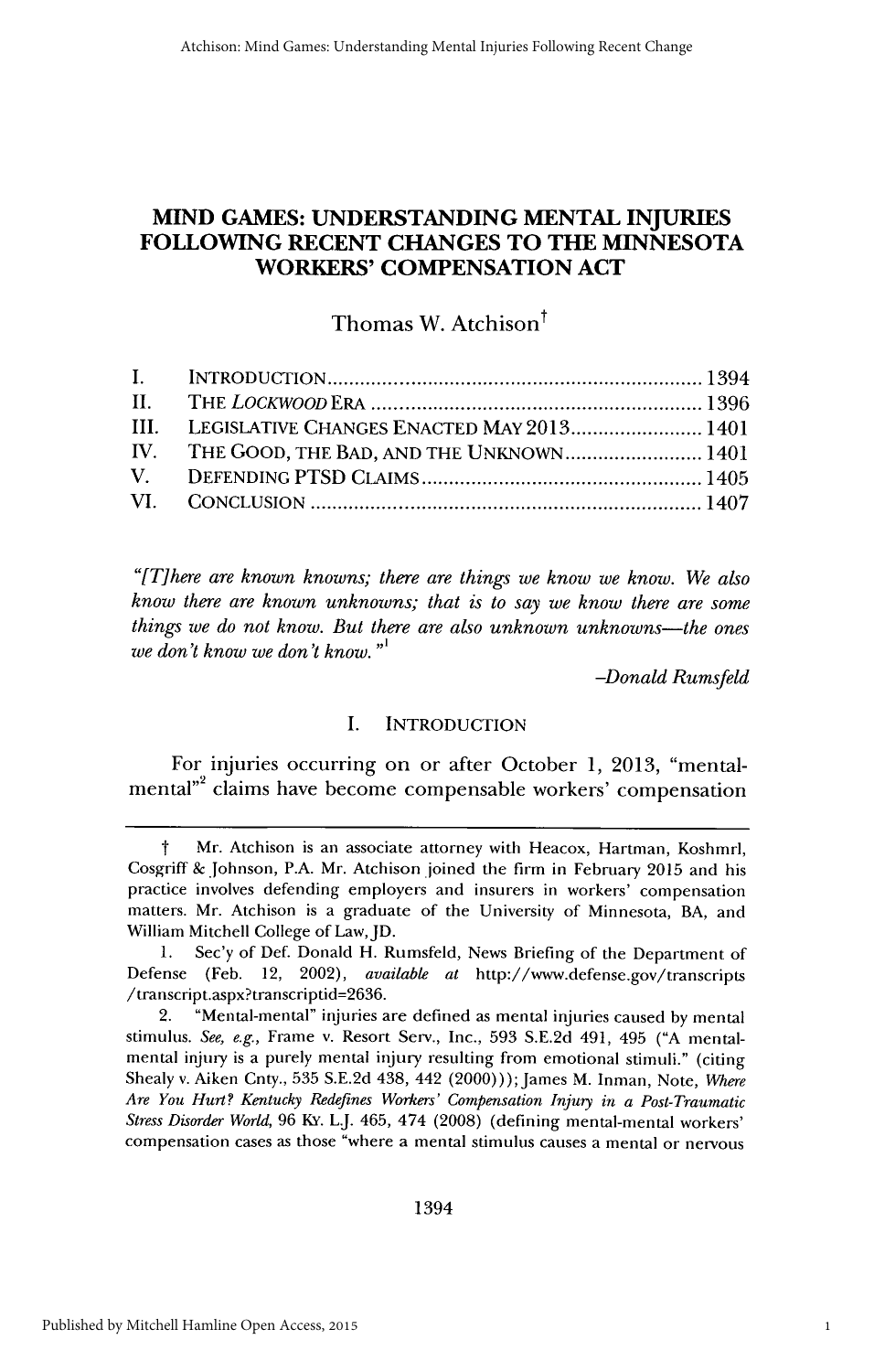# MENTAL INJURIES IN MINNESOTA **1395 2015]**

injuries in Minnesota.<sup>3</sup> In light of this change, many employers, insurers, and the attorneys who represented them have become concerned about how the new law might increase expenses and exposure associated with handling and defending those claims. While the added expense is a significant concern, many clients are just as worried about the scope of the new law. These changes give employers, insurers, and the attorneys who represent them great pause about the future of workers' compensation law in Minnesota: Will having a bad day at work now be a compensable workers' compensation claim? What about anxiety associated with a particularly stressful day or work environment? Employers and insurers want to know where the line will be drawn between normal, unavoidable stress and legitimate, work-related mental injuries.

The statutory changes, however, are by no means radical, nor were the changes unexpected. To begin, the changes are narrow, limiting compensability to diagnoses of post-traumatic stress disorder (PTSD).' Moreover, recent decisions from the workers' compensation courts have indicated that the old law completely banning mental-mental injuries was based on an outdated understanding of mental impairments and should be reexamined.<sup>5</sup> Understanding the statutory changes, the reasoning behind the changes, and the limitations within the new law will allow attorneys practicing in the area of workers' compensation to advise clients on compensability of this new category of injuries, particularly attorneys who practice defense work.

 $injury...$ ").

<sup>3.</sup> SeeMINN. STAT. § 176.011, subdiv. 16 (2014).

*<sup>4.</sup> Id. §* 176.011, subdiv. 15(d).

<sup>5.</sup> *See, e.g.,* Craig B. Nichols, *Work-Related Mental Injuries: Minnesota's Compensability Standards,* 22 **HAMLINE** L. REv. 259, 261 (1998) (explaining that, under contemporaneous Minnesota workers' compensation law, the mental injuries needed to be related to a physical injury in order to be considered compensable by a court); Adam Tucker, Note, *A Matter of Fairness: How Denying Mental-Mental Claims Frustrates the Central Purpose of Workers' Compensation Law, 31* **J. LEGAL** MED. 467 (2010) (discussing the development of mental-mental claims in American jurisprudence and the policy obstacles preventing full recognition of mental impairments as compensable injuries).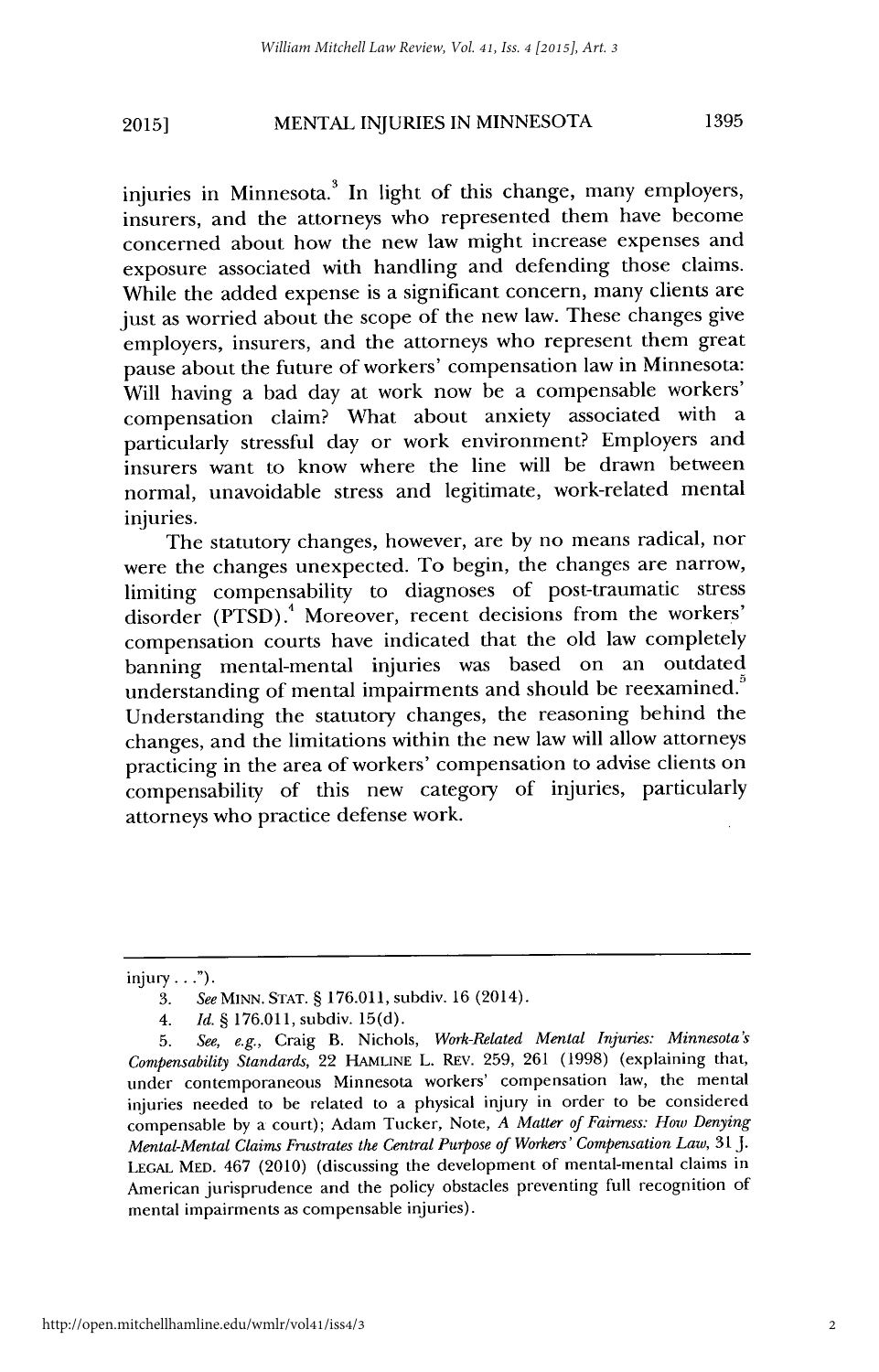#### **II.** THE *LOCKWOOD ERA*

For years, mental-mental injuries were non-compensable workers' compensation claims in Minnesota.<sup>6</sup> Furthermore, the bar on mental-mental claims seemed to be absolute.' However, as mental impairments have become less stigmatized, the understanding of mental injuries has grown. Gone is the outdated notion that a mental injury alone is not an actual or compensable injury. As evidenced in *Dodds v. Red Lake School District IDS #38,* Minnesota workers' compensation law has not been immune from these developments. $\delta$  Additionally, this evolved understanding of mental injuries was recently codified into law.<sup>9</sup>

In 1981, Minnesota first considered the compensability of mental-mental injuries in *Lockwood v. Independent School District No. 877.10* Ronald Lockwood, a high school principal, claimed a workrelated manic-depressive disorder." Over a three-year period, he alleged that his job duties expanded significantly, resulting in increased nervousness and an "inability to control his temper," which he took out on the students.<sup>12</sup> He eventually took an extended medical leave of absence and began to see a psychiatrist.<sup>13</sup>

At the workers' compensation hearing, the treating psychiatrist testified that, while manic-depressive disorder requires a genetic predisposition, "stress triggers the biochemical reaction causing the disorder."<sup>14</sup> He opined that "the stress of Lockwood's job caused his mental disorder.<sup>"15</sup> Based on this testimony, both the compensation court and the Workers' Compensation Court of Appeals (WCCA)

11. *Id.* at 924-25.

*<sup>6.</sup> See* Lockwood v. Indep. Sch. Dist. No. 877, 312 N.W.2d 924, 926 (Minn. 1981) (holding that Minnesota's workers' compensation statute did not allow compensation for purely mental injuries).

<sup>7.</sup> *See id.* ("We are unwilling . . . to construe our statute as affording workers' compensation coverage for mental disability caused by work-related stress without physical trauma because we are unable to determine that the legislature ever intended to provide such coverage.").

<sup>8.</sup> Dodds v. Red Lake Sch. Dist. IDS # 38, No. 9588989 (Minn. Office Admin. Hearings Feb. 27, 2009) (findings and order).

*<sup>9.</sup> See* MINN. STAT. § 176.011, subdiv. 16.

<sup>10.</sup> *Lockwood,* 312 N.W.2d 924.

<sup>12.</sup> *Id.*

<sup>13.</sup> Id. at 925.

<sup>14.</sup> *Id.*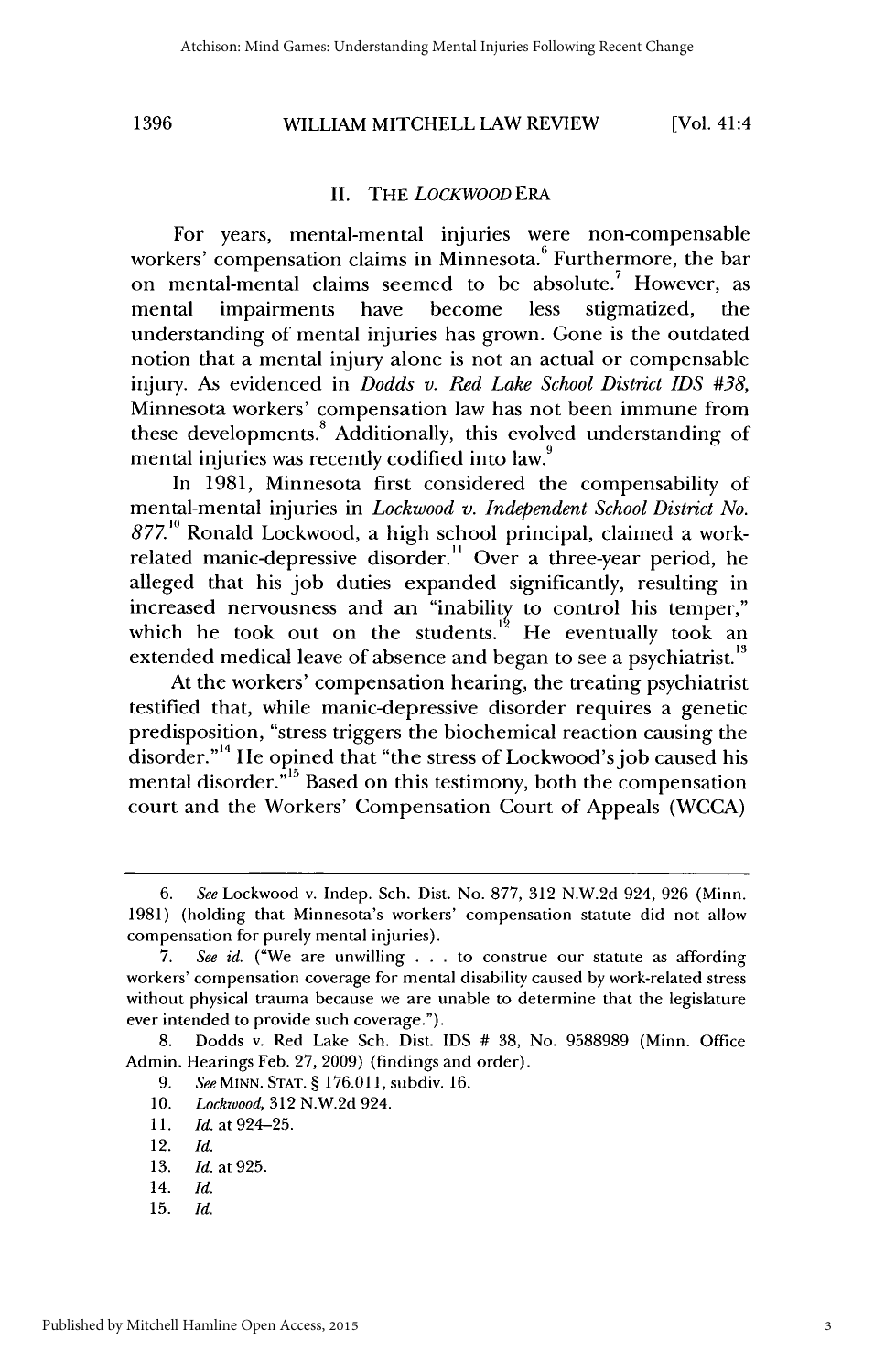# MENTAL INJURIES IN MINNESOTA **20151 1397**

held that Lockwood's manic-depressive disorder "arose out of and in the course of his employment" and awarded benefits.<sup>16</sup>

The Minnesota Supreme Court reversed the **WCCA.17** In its decision, the court recognized three categories of mental injury claims." The first category is the "physical-mental" injury, where a work-related physical injury causes a mental impairment.<sup>19</sup> The second is the "mental-physical" injury, where a work-related mental stress causes a physical injury.<sup>20</sup> Workers' compensation coverage had already been extended to these types of injuries.<sup>21</sup> The third category, the "mental-mental" injury, involves a mental injury caused by work-related mental stimulus and had never been  $addressed$  in Minnesota. $22$  While a majority of other jurisdictions had already held mental-mental injuries to be compensable, the Minnesota Supreme Court in *Lockwood* was unwilling to extend coverage to such a claim absent a clearly expressed legislative intent to do so. $^{23}$  In effect, the court concluded that mental-mental injuries were outside the scope of the Minnesota Workers' Compensation Act, and therefore, were not compensable injuries.<sup>24</sup> For many years after *Lockwood,* a worker who had a mental impairment but lacked the corresponding physical injury was ineligible for workers' compensation benefits.

So began the *Lockwood* Era, wherein all mental-mental claims were denied workers' compensation coverage. In 1987, the Minnesota Supreme Court was offered the opportunity to overrule

20. *Lockwood,* 312 N.W.2d at 926 (citing Aker v. State, Dep't of Natural Res., 282 N.W.2d 533 (Minn. 1979)); *see also* Riley, *supra* note 19, at 1031 (defining "mental-physical claims" as those that "involve mental stimuli that result in physical disabilities").

21. *See Aker,* 282 N.W.2d at 536 (providing compensation to the widow of a man who suffered a heart attack caused by work-related stress); *Hartman,* 243 Minn. at 278, 67 N.W.2d at 664 (awarding compensation to a man who developed neurosis as a result of injuries sustained while working).

22. *Lockwood,* 312 N.W.2d at 926-27.

23. *Id.* at 927.

<sup>16.</sup> *Id.*

<sup>17.</sup> *Id.* at 927.

<sup>18.</sup> See *id.* at 926.

<sup>19.</sup> *Id.* (citing Hartman v. Cold Spring Granite Co., 243 Minn. 264, 67 N.W.2d 656 (1954)); see *also* Natalie D. Riley, *Mental-Mental Claims-Placing* Limitations on Recovery Under *Workers' Compensation for Day-to-Day Frustrations,* 65 Mo. L. REV. 1023, 1030-31 (2000) (defining "physical-mental claims" as those that "involve injuries that lead to disabling psychological repercussions").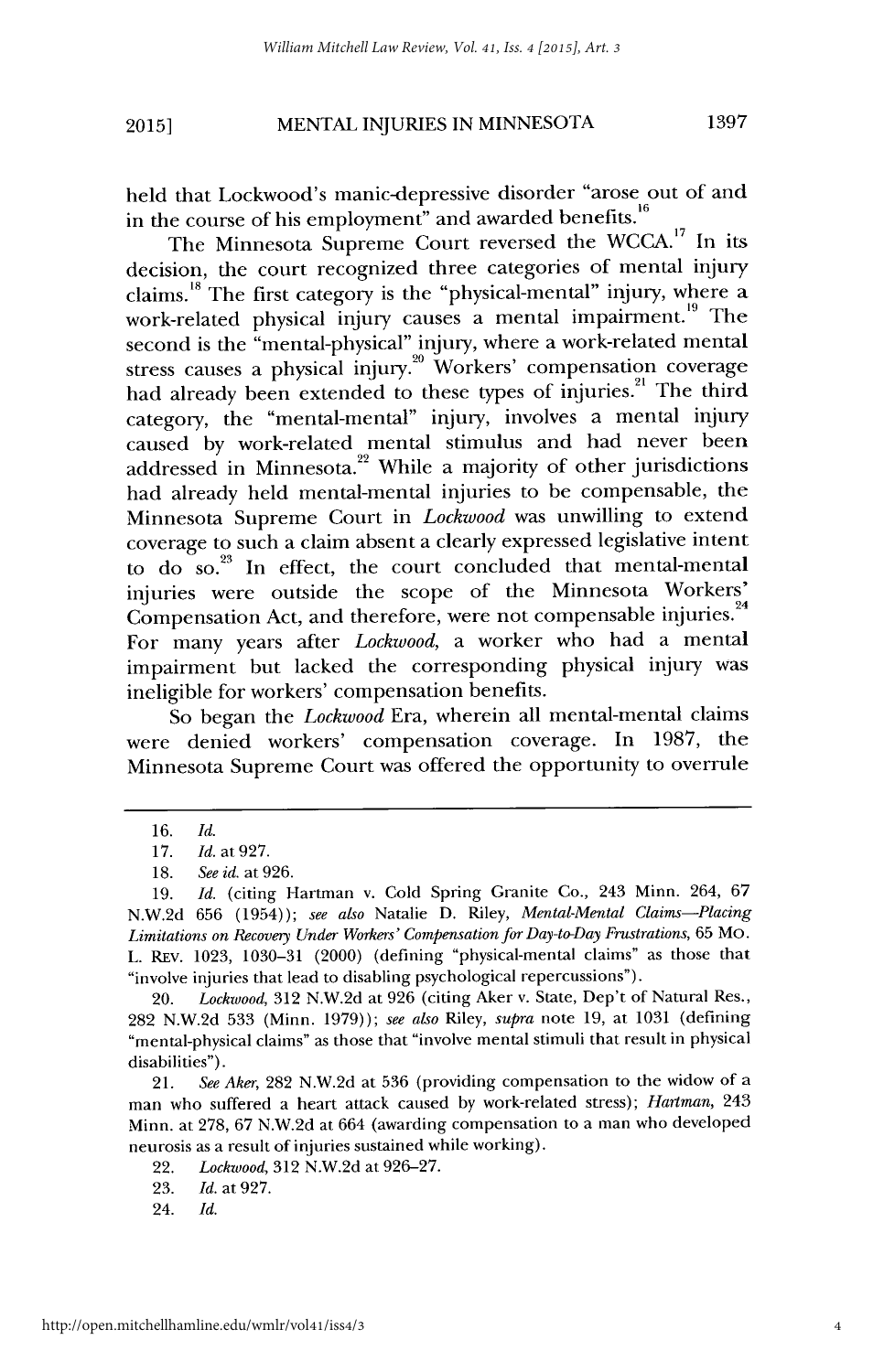Lockwood in *Johnson v. Paul's Auto & Truck Sales, Inc.*<sup>25</sup> The court declined to do so because, despite a major revision of the Workers' Compensation Act in 1983 and subsequent legislative sessions, "the legislature ha[d] given no indication of an intent to make [mentalmental injuries] compensable."<sup>26</sup> *Johnson*, in fact, slightly expanded the *Lockwood* doctrine, holding that the mere "presence of physical symptoms"<sup>27</sup> (facial tics, hand tremors, profuse sweating), which are manifestations of the mental disorder, do not automatically convert a mental-mental injury into a compensable mental-physical claim.<sup>28</sup> Following *Lockwood* and *Johnson,* the bar on mental-mental claims in <sup>29</sup> the *Lockwood* Era was seemingly absolute.

However, in recent years, the steadfast authority of *Lockwood* has been questioned. In February 2009, a workers' compensation administrative law judge heard *Dodds v. Red Lake School District IDS* #38, which began the erosion of the *Lockwood* doctrine.<sup>30</sup> Michelle Dodds was a teacher at Red Lake High School when a sixteen-yearold student broke into her classroom and fatally shot five students and another teacher before turning the gun on himself.<sup>31</sup> There was no dispute that as a result of the incident, Dodds developed severe PTSD, anxiety, and depression.<sup>32</sup> Dodds herself was physically unharmed during the classroom violence.<sup>33</sup> The question was whether her mental injuries resulted in a physical injury and therefore, a compensable workers' compensation claim.<sup>34</sup> Based on expert testimony, the judge found that because of the extreme mental stress and ongoing PTSD, the circuitry of Dodds' brain had been altered with abnormal chemical and electrical impulses, and

<sup>25.</sup> Johnson v. Paul's Auto & Truck Sales, Inc., 409 N.W.2d 506 (Minn. 1987).

<sup>26.</sup> *Id.* at 509. ("[The injured] [e]mployee ... suggests that *Lockwood* be overruled. This we decline to do.").

<sup>27.</sup> *Id.*

<sup>28.</sup> *See id.* at 508-09.

<sup>29.</sup> *See,* e.g.,Jaakola v. Olympic Steel, Inc., 56 W.C.D. 238 (Minn. WCCA Nov. 19, 1996) (denying worker's claim for alleged mental injury after witnessing death of a co-worker because plaintiff lacked requisite physical injury), *affd,* 560 N.W.2d 92 (Minn. 1997).

<sup>30.</sup> Dodds v. Red Lake Sch. Dist. IDS # 38, No. 9588989 (Minn. Office Admin. Hearings Feb. 27, 2009) (findings and order).

<sup>31.</sup> *Id.*

**<sup>32.</sup>** Id.

<sup>33.</sup> *Id.*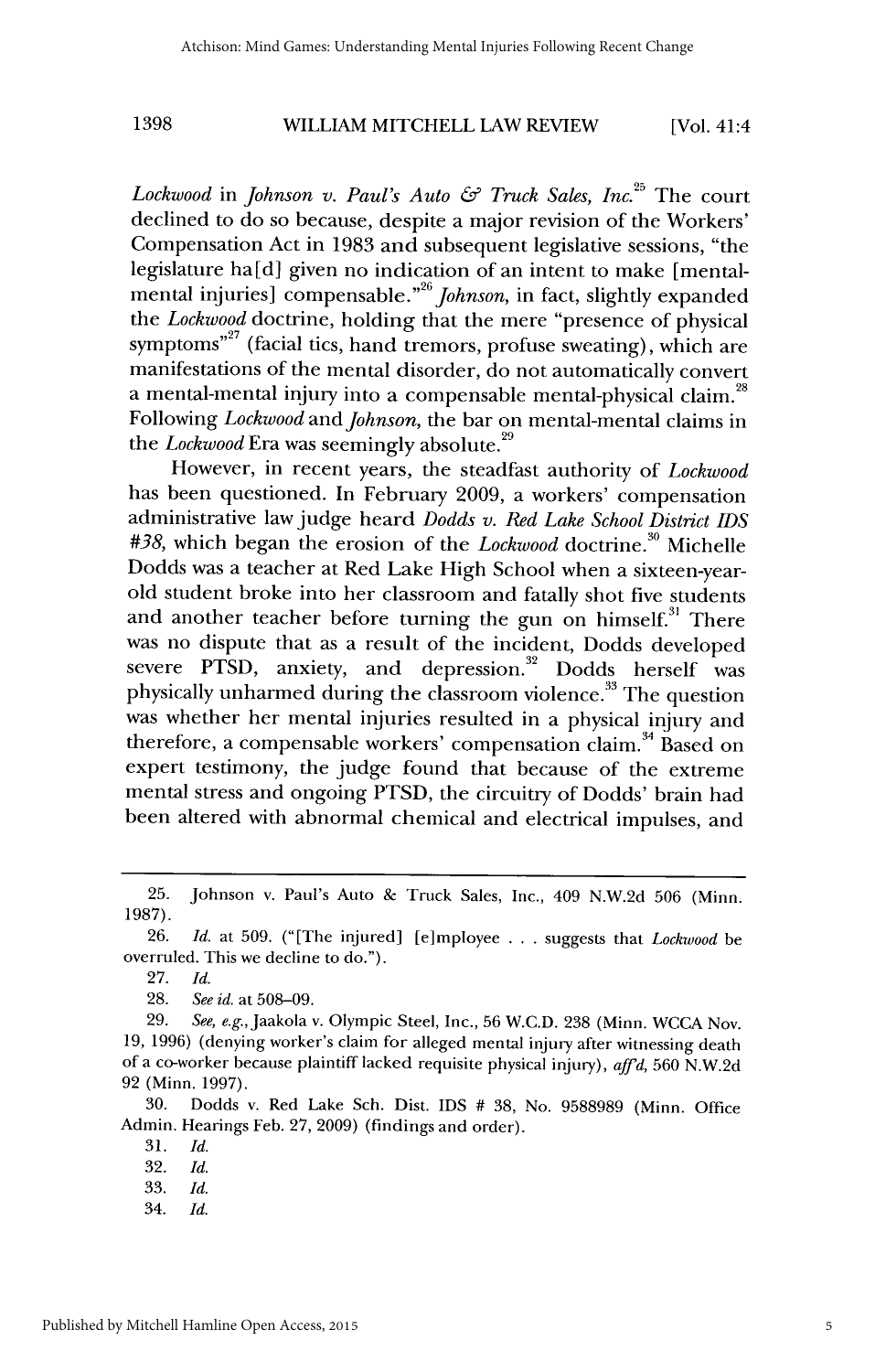# MENTAL INJURIES IN MINNESOTA **1399 2015]**

these alterations were permanent.<sup>35</sup> In other words, the PTSD Dodds suffered from resulted in a physical injury to her brain, rendering her claim compensable as a mental-physical injury.

The *Dodds* decision gave the defense attorneys great pause: had clever plaintiffs' attorneys figured out how to get around the physical injury requirement set forth in *Lockwood?* While mentalmental injuries were still non-compensable, suddenly there was medical support for the theory that PTSD was a compensable mental-physical injury.<sup>36</sup> The WCCA, however, never heard the case because it settled while on appeal and before an appellate decision was issued. While *Dodds* did not create precedential case law opening the mental-mental door that *Lockwood* had previously slammed shut, it did reflect a more contemporary take on mental injuries. In *Dodds,* mental injuries were not viewed simply as hurt feelings. Rather, mental impairments were given a sort of legitimacy previously reserved only for physical injuries. Like a fractured spine or broken leg, certain mental injuries have serious, lasting effects that are not made better by toughening up. With the right set of facts, it seems entirely possible *post-Dodds* that an appellate court could find mental-mental injuries compensable.

Recently, the Minnesota Supreme Court was given its turn to consider the changing understanding of mental-mental claims.<sup>37</sup> In *Schuette v. City of Hutchinson,* Scott Schuette, a police officer, responded to an emergency call at the local high school involving a child with whom he was personally acquainted.<sup>38</sup> She had fallen out of a truck."9 Resuscitation attempts failed and she was pronounced dead at the hospital.<sup>40</sup> Three years later, Schuette "was diagnosed with PTSD" related to the incident.<sup>41</sup>

At the workers' compensation hearing, conflicting medical evidence was presented from a psychiatrist, a neuropsychologist, and a clinical psychologist regarding whether PTSD was a mental disability that resulted in a physical injury to the brain, as was argued in *Dodds.2* The compensation judge found PTSD to

<sup>35.</sup> *Id.*

<sup>36.</sup> *Id.*

<sup>37.</sup> *See* Schuette v. City of Hutchinson, 843 N.W.2d 233 (Minn. 2014).

<sup>38.</sup> *See id.* at 235.

<sup>39.</sup> *Id.*

<sup>40.</sup> *See id.* at 235 **n.1.**

<sup>41.</sup> *See id.* at 236.

<sup>42.</sup> *See id.; see also* Dodds v. Red Lake Sch. Dist. IDS # 38, No. 9588989 (Minn.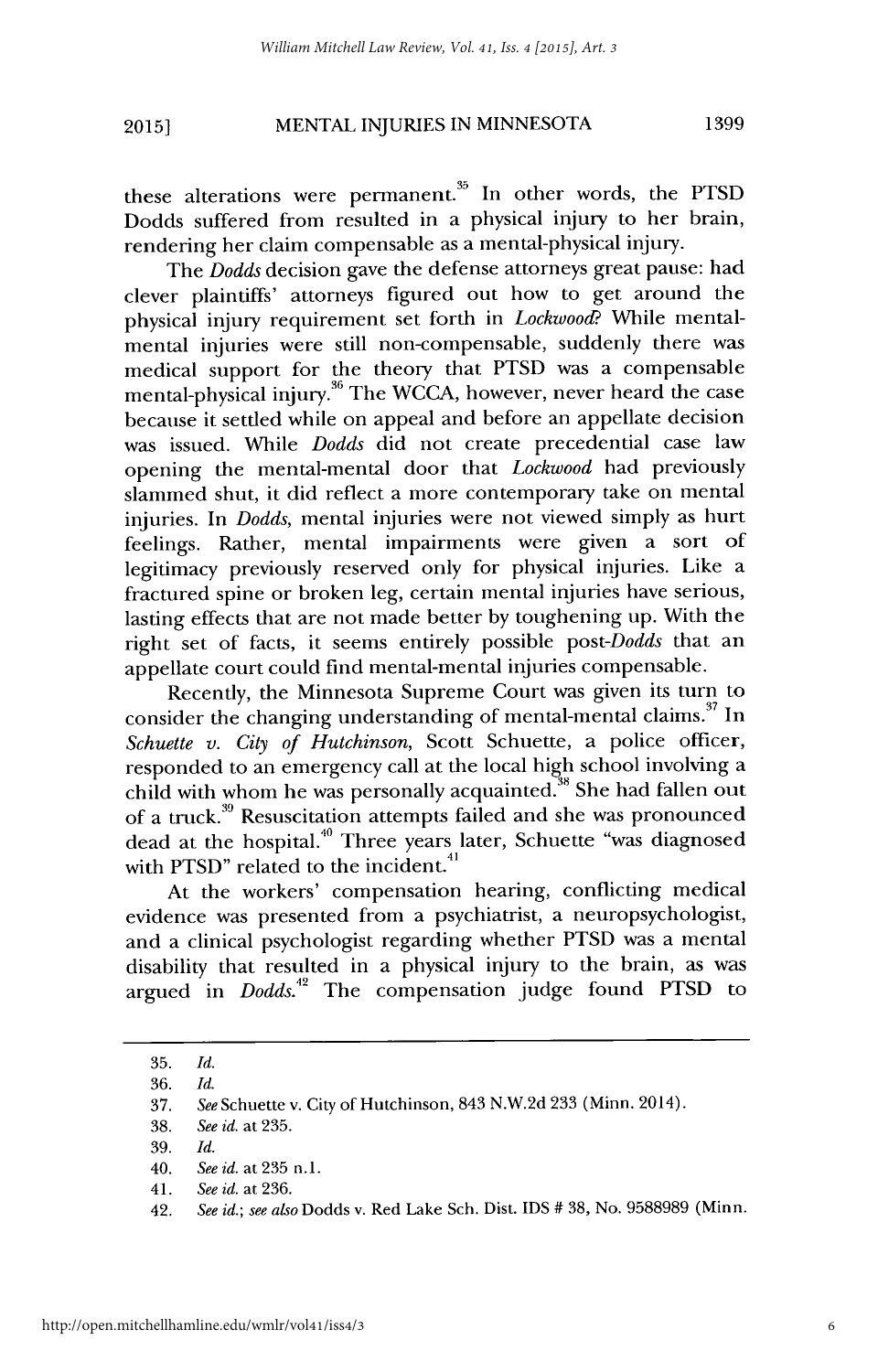"represent[] a mental disability" that is not compensable under Minnesota workers' compensation law.<sup>43</sup> Schuette appealed and the WCCA affirmed.<sup>44</sup> The opinion from the WCCA, however, strongly suggested that PTSD should be a compensable injury.<sup>45</sup> The court referenced *Larson's Workers' Compensation Law,* noting that "modern medical opinion no longer distinguishes between physical injuries and nervous or mental injuries.<sup>46</sup> The court further stated, "Notwithstanding the fact that *Lockwood* seems to be an increasingly isolated position in workers' compensation law, it remains the standard in Minnesota and this court reviews the present appeal in accordance with that decision."<sup>47</sup>

Ultimately, the Minnesota Supreme Court affirmed the WCCA, noting that mental stimulus that results in a mental injury is not compensable under *Lockwood.4 '* The court concluded that the compensation judge's finding that PTSD did not result in a physical injury was "not manifestly contrary to the evidence."<sup>49</sup> Additionally, the court declined to overturn *Lockwood,* implying that such a change is a policy determination to be considered by the legislature.<sup>50</sup>

While the *Schuette* decision continues the black-letter law of *Lockwood,* the appellate decision, particularly from the WCCA, suggests that the policy considerations underlying its legal conclusions-namely, that mental injuries alone are outside the scope of compensable workers' compensation claims-may be flawed. Importantly, the Minnesota state legislature shared this concern.<sup>51</sup>

Office Admin. Hearings Feb. 27, 2009) (findings and order).

43. *Schuette,* 843 N.W.2d at 236.

45. Schuette v. City of Hutchinson, WC12-5486 (Minn. WCCA Apr. 18, 2013), *available at* http://mn.gov/workcomp/2013/Schuette-04-18-13.html.

46. *Id.* (citing 4 LEx K. LARSON **& ARTHUR** LARSON, **LARSON'S** WORKERS' COMPENSATION **LAw** § 56.04(1) (2013)).

<sup>44.</sup> *Id.*

<sup>48.</sup> *Schuette,* 843 N.W.2d at 237.

<sup>49.</sup> *Id.* at 238.

<sup>50.</sup> *Id.* at 238-39.

<sup>51.</sup> SeeMINN. **STAT.§** 176.011, subdivs. 15(d), 16 (2014).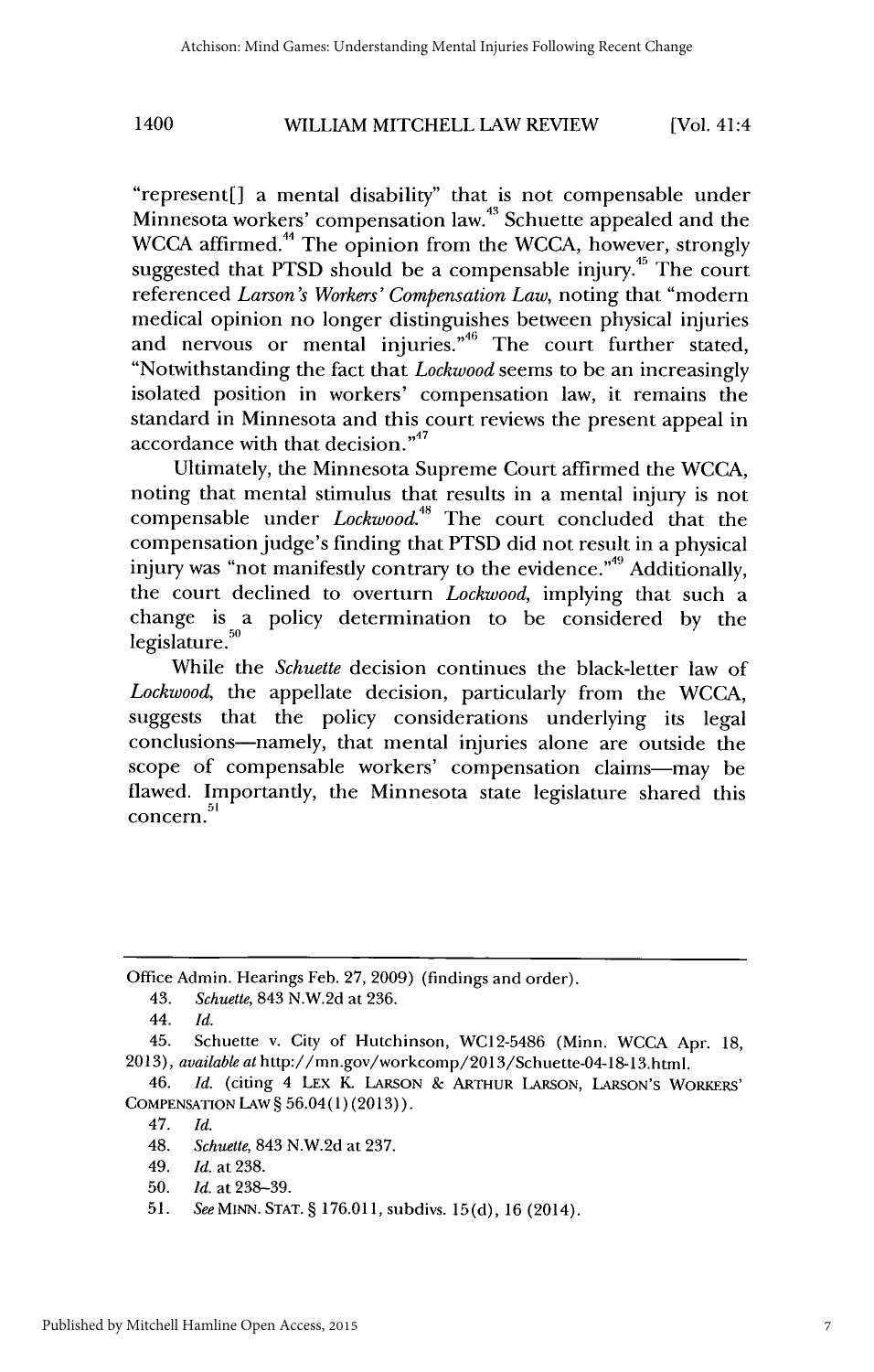# MENTAL INJURIES IN MINNESOTA 1401 **2015]**

#### III. LEGISLATIVE CHANGES ENACTED MAY 2013

On May 16, 2013, Governor Dayton signed a bill into law that included significant changes to the law regarding mental-mental<br>injuries<sup>52</sup> Specifically Minnesota Statutes section 176.011, injuries.<sup>52</sup> Specifically, Minnesota Statutes section subdivision 16, was amended to read:

"Personal injury" means any mental impairment as defined in subdivision 15, paragraph (d), or physical injury arising out of and in the course of employment .... Physical stimulus resulting in mental injury and mental stimulus resulting in physical injury shall remain compensable. Mental impairment is not considered a personal injury if it results from a disciplinary action, work evaluation, job transfer, layoff, demotion, promotion, termination, retirement, or similar action taken in good faith by the employer. $53$ 

Section 176.011, subdivision 15, paragraph (d) now reads:

For the purposes of this chapter, "mental impairment" means a diagnosis of post-traumatic stress disorder by a licensed psychiatrist or psychologist. For the purpose of this chapter, "post-traumatic stress disorder" means the condition as described in the most recently published edition of the Diagnostic and Statistical Manual of Mental Disorders by the American Psychiatric Association.

Similar changes were made to the definition of "occupational disease."<sup>55</sup> As most employees, employers, insurers, and defense attorneys know, this dramatic alteration to the definition of personal injury and occupational disease will change the course of workers' compensation practice in Minnesota. Understanding the new law and anticipating its effects will help attorneys practicing workers' compensation in Minnesota properly defend mentalmental injuries.

# IV. THE GOOD, THE BAD, AND THE UNKNOWN

Naturally, there are a lot of concerns surrounding the new law, particularly for defense attorneys. Undoubtedly, there will be an

<sup>52.</sup> *See id.*

<sup>53.</sup> *Id.* § 176.011, subdiv. 16.

<sup>54.</sup> *Id.* § 176.011, subdiv. 15(d).

<sup>55.</sup> *See id.* § 176.011, subdiv. 15(a).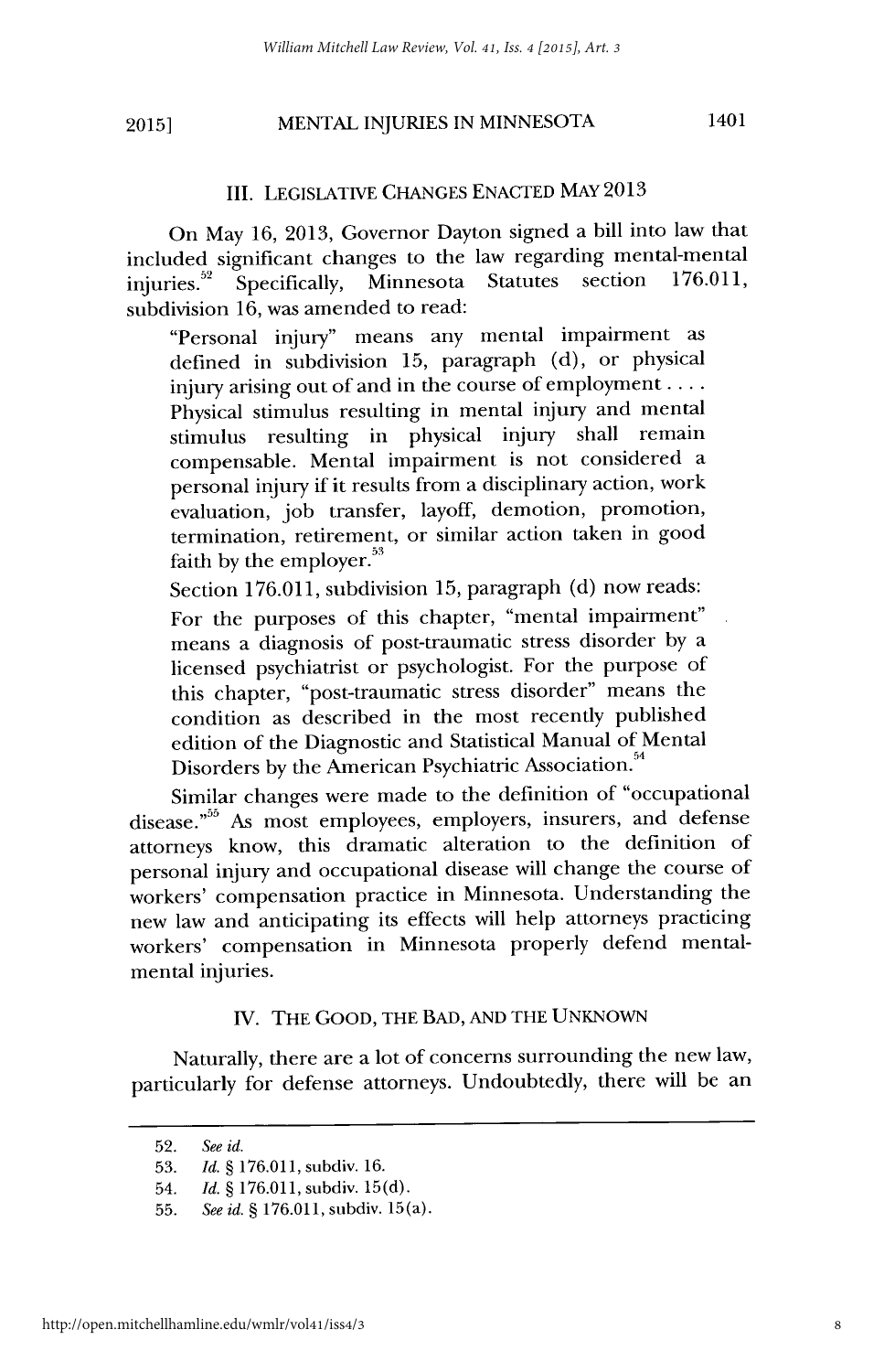increase in the number of claims filed. This makes sense, as coverage has been extended to a type of injury previously barred. Beyond the simple increase in claims, employers and insurers may also have concerns about the costs associated with defending these new claims. For example, just as most claims involving a physical injury require an independent medical examination, mentalmental claims will likely require an independent psychological examination.

There may also be a deluge of initial "frivolous" claims, which will test the boundaries of the new law by alleging mental injuries that do not necessarily rise to the level of PTSD. These claims may include work-related depression, anxiety, or humiliation resulting from minor events, rather than exposure to traumatic events. While these boundary-pushing claims may ultimately be dismissed, they will have to be thoroughly and competently defended. This is particularly true for the next few years, as the new law finds its footing and the judicial parameters are framed. Defense firms may also have to place added focus on employment law, or hire outside counsel, as there will likely also be claims testing the limitations of the exclusion for good faith actions taken by the employer.

There are also problems with the way the new law defines PTSD. As indicated, Minnesota Statutes section 176.011, subdivision 15 makes the "most recently published edition" of the American Psychiatric Association's *Diagnostic and Statistical Manual* of Mental Disorders (DSM) the defining authority.<sup>56</sup> The fifth edition of the *DSM (DSM-V)* was just published on May 18, 2013, two days after Governor Dayton signed the new law into effect.<sup>57</sup> And, as if or cue, it contained major revisions to the definition of PTSD.<sup>58</sup> The change most relevant to the field of workers' compensation was the addition of PTSD that results from "repeated or extreme exposure to aversive details of the traumatic events(s)  $\ldots$ ,  $\frac{1}{2}$ ,  $\ldots$   $\frac{59}{2}$  The *DSM-V* 

<sup>56.</sup> *Id.* § 176.011, subdiv. 15(d) ("For the purposes of this chapter, 'posttraumatic stress disorder' means the condition as described in the most recently published edition of the Diagnostic and Statistical Manual of Mental Disorders by the American Psychiatric Association."). See generally DSM, AM. PSYCHIATRIC Ass'N. http://www.psychiatiy.org/practice/dsm (last visited Apr. 24, 2015).

<sup>57.</sup> *See* Am. Psychiatric Ass'n, *DSM-5 Overview: The Future Manual,* DSM-5 DEv., http://www.dsm5.org/about/Pages/DSMVOverview.aspx (last visited Apr. 24, 2015).

<sup>58.</sup> *Id.*

<sup>59.</sup> AM. PSYCHIATRIc ASS'N, **DIAGNOSTIC AND STATISTICAL MANUAL** OF MENrAL DISORDERS 271 (5th ed. 2013).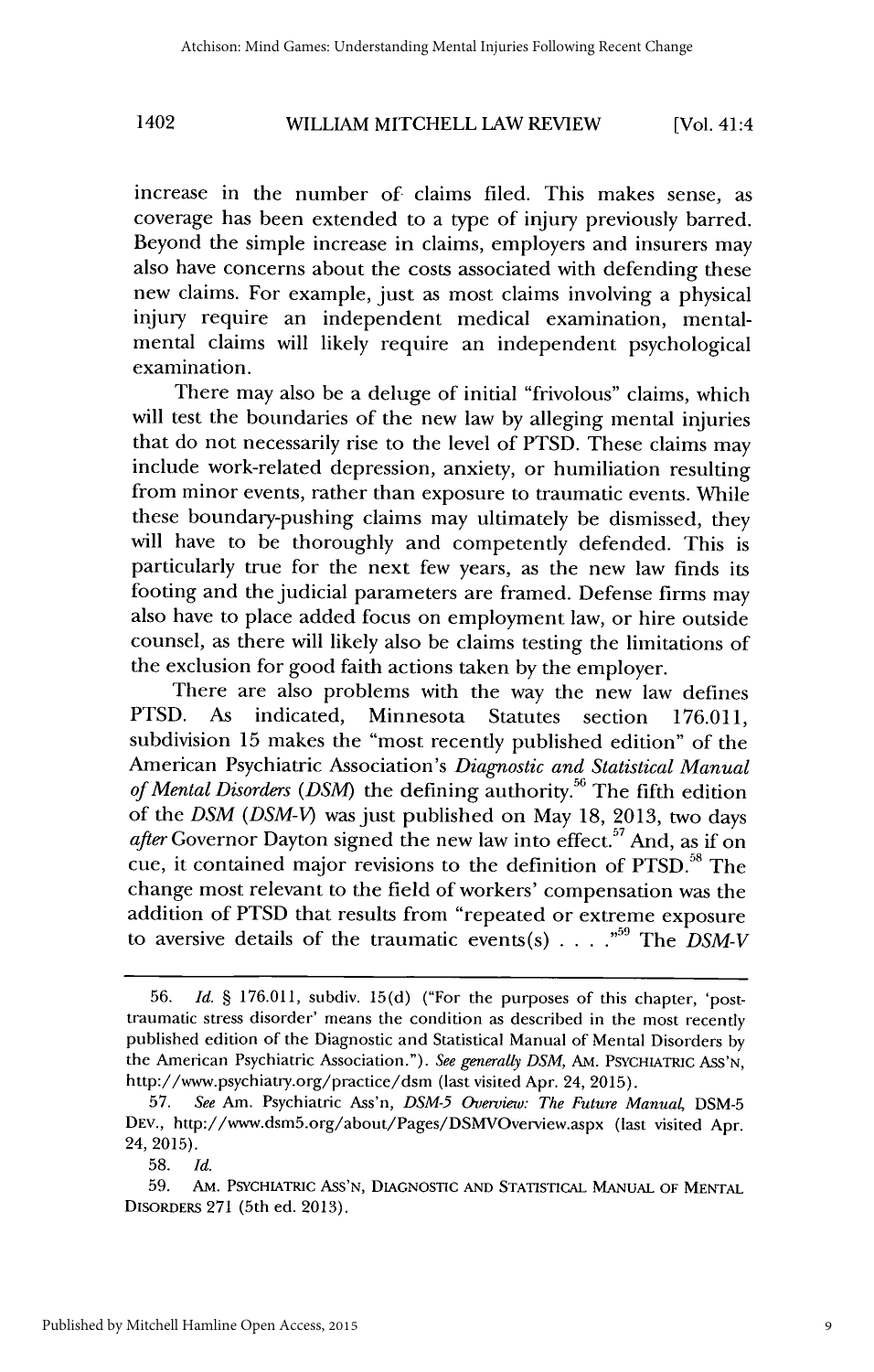# MENTAL INJURIES **IN** MINNESOTA 1403 **20151**

provides examples such as first responders collecting human remains, or police officers repeatedly exposed to details of child abuse. In essence, the *DSM-V* provides for *Gillette-type"'* PTSD claims. 62 While the addition of the *Gillette-type* PTSD claim provides clarity for defense lawyers who wondered if repeated exposure to small-scale traumatic events would be covered, it might result in an increase in compensable injuries.

Unlike previous versions, the *DSM-V* does not require intense fear, helplessness or horror in response to the traumatic event.<sup>63</sup> Instead, the focus is on symptoms and behavior beginning after the traumatic event occurs. $64 \text{ The removal of}$  intense fear, helplessness, or horror shifts the focus from the event that caused PTSD to the subsequent reaction, which should also concern defense lawyers. Disproving the traumatic nature of an event is far less abstract and expensive than disproving an individual's emotional reaction to that event.

Another concern regarding the definition of PTSD includes the inherent problems in using a singular, evolving source to define PTSD. First, and perhaps foremost, by using the "most recent" *DSM* to define PTSD, the Minnesota legislature has built a degree of uncertainty into the law. While the *DSM-Vwas* published in May 2013,<sup>65</sup> and a new version of the *DSM* will not likely be published for many years, the next edition could feature an even broader, more expansive definition of PTSD. As discussed, the understanding of mental health issues is, by its very nature, a progressive science. As mental health problems become more accepted and as the science surrounding the diagnoses becomes more refined, the definitions associated with mental impairments expand to include more symptoms and triggers. Because of these definitional expansions, perhaps even having a bad day at work could, one day, constitute a compensable injury. At this point, however, it is merely speculation.

<sup>60.</sup> *Id.*

<sup>61.</sup> *See* Gillette v. Harold, Inc., 257 Minn. 313, 101 N.W.2d 200 (1960) *"Gillette* injuries" refer to those that are the result of repetitive minute trauma sustained as part of an employee's job duties. *Id.*

<sup>62.</sup> *See Am.* PSYCHIATRIc ASS'N, *supra* note 59.

<sup>63.</sup> *See id.*

<sup>64.</sup> *See id.*

<sup>65.</sup> *See* Am. Psychiatric Ass'n, *supra* note 57.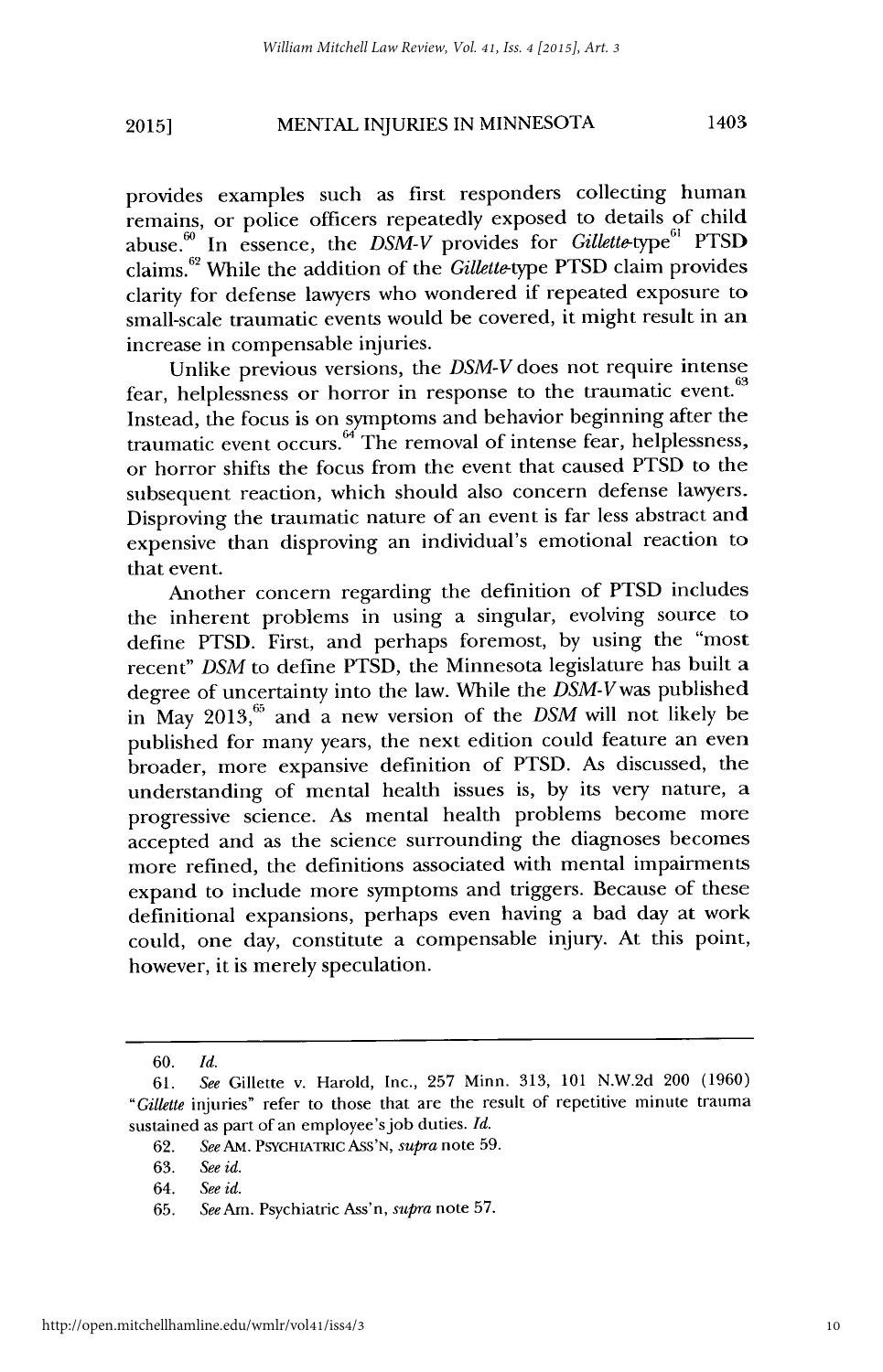Another, subtler problem with relying solely on the most recent version of the *DSM* to define PTSD is that the Minnesota legislature has tied all compensable diagnoses to a manual that may not have the definitive and authoritative weight it had previously. For many years, the *DSM* was the be-all-end-all for defining and understanding mental illness and impairments.<sup>66</sup> But as mental impairments have become more understood, the amount of research and focus on the field increases (or, perhaps, vice versa). In other words, there is now competition in the diagnostic marketplace, which naturally creates competing assessments. To this point, the National Institute of Mental Health (NIMH) recently withdrew its support of  $DSM-V^{67}$  In support of its withdrawal, the NIMH, the largest funding agency for mental health research, cited the "lack of validity" and the fact that *DSM-V* diagnoses are not based on "any objective laboratory measure."<sup>68</sup> And, while the disagreements between NIMH and the American Psychiatric Association may seem inconsequential, it does reflect a potential problem for PTSD diagnoses in Minnesota workers' compensation claims. Given the legislature's reliance on the *DSM* and the possibility that the manual's authority is weakening, there could be circumstances where a legitimate, objective diagnosis of PTSD may not comport with the definition set forth in *DSM-V* This dilemma will be further complicated if more organizations and doctors follow the NIMH's approach and break from the definitions contained in the *DSM.* In time, there may be varying, equally valid and legitimate definitions of PTSD from multiple organizations. Compensation judges, however, will have their hands tied because

<sup>66.</sup> *See, e.g.,* Douglas A. Hass, *Could the American Psychiatric Association Cause You Headaches? The Dangerous Interaction Between the DSM-5 and Employment Law,* 44 Loy. U. CHI. L.J. 683, 683 (2013) ("Since its first publication in 1952, the *[DSM]* has long served as the primary reference for ... state and federal courts and government agencies **....");** Cia Bearden, Note, *The Reality of the DSM in the Legal Arena: A Proposition for Curtailing Undesired Consequences of an Imperfect Tool,* 13 Hous. J. HEALTH L. & POL'Y *79,* 81 (2012) ("[I]n the legal sphere, the *[DSM]* is regularly relied upon by attorneys and referenced by courts in judicial proceedings.").

<sup>67.</sup> *See* Thomas Insel, *Director's Blog: Transforming Diagnosis,* NAT'L INST. **MENTAL HEALTH** (Apr. **29, 2013),** http://www.nimh.nih.gov/about/director/2013 /transforming-diagnosis.shtml.

<sup>68.</sup> *Id.*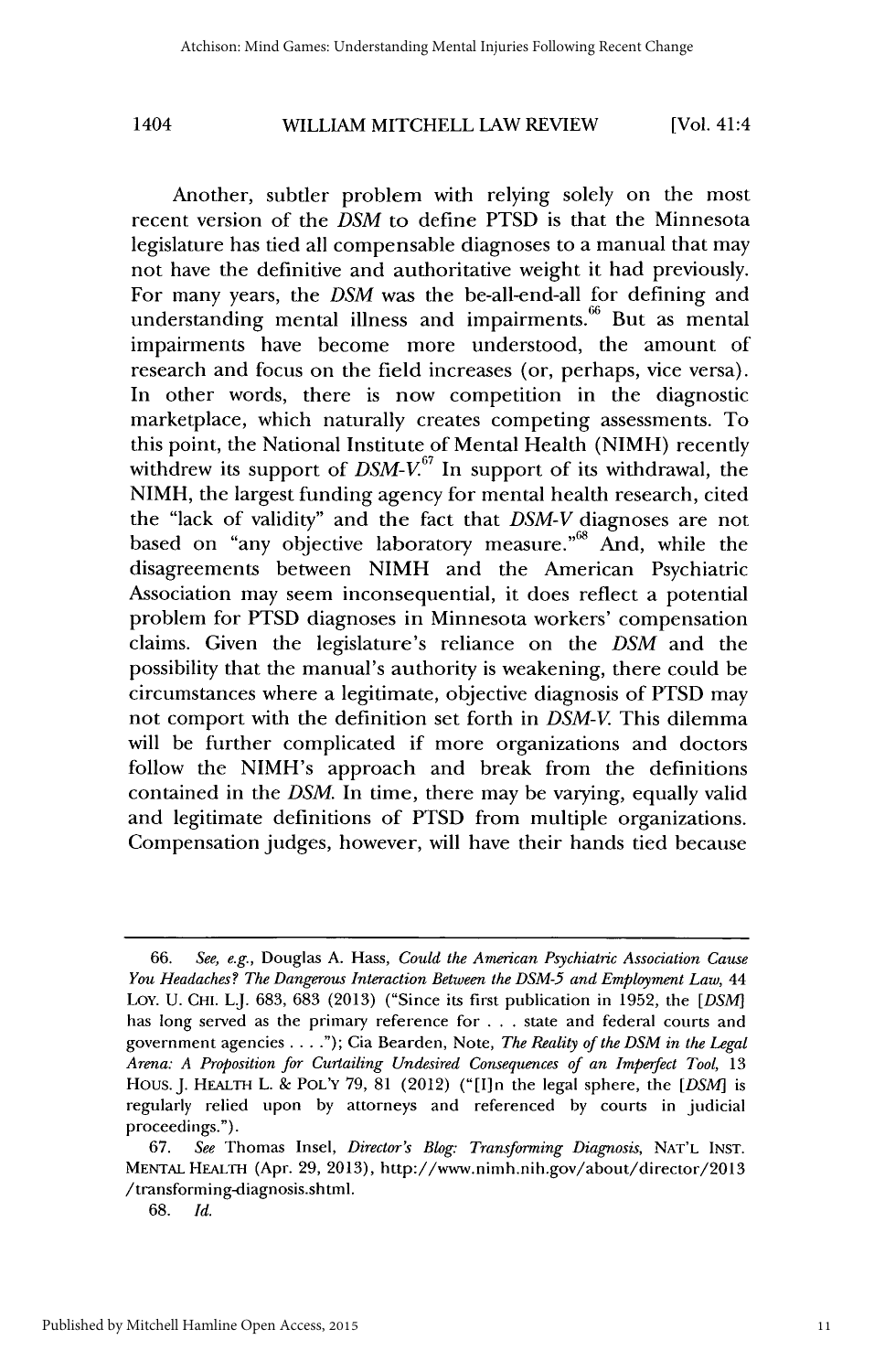# MENTAL INJURIES IN MINNESOTA 1405 **2015]**

the Minnesota legislature has limited the definition of PTSD to that contained in the **DSM.69**

This potential dilemma, moreover, contravenes the public policy considerations at the heart of workers' compensation laws and confuses the issues at hand: it shifts the focus from compensating injured workers to satisfying certain diagnostic criteria from one particular source. In an attempt to provide clarity and consistency by limiting the definition of PTSD to the *DSM,* the legislature may have complicated litigation surrounding PTSD claims.

### V. DEFENDING PTSD CLAIMS

For attorneys practicing workers' compensation defense, the statutory changes do contain elements that will be useful when handling and defending mental-mental claims. To begin, the statute explicitly excludes mental impairments resulting "from a disciplinary action, work evaluation, job transfer, layoff, demotion, promotion, termination, retirement, or similar action taken in good faith by the employer."<sup>70</sup> These exclusions appear to be the legislature's attempt to state that the stresses associated with normal, unavoidable work events do not give rise to compensable mental-mental claims; having a bad day will not be compensable. Additionally, compensable mental-mental claims are limited to PTSD.<sup>71</sup> Depression, anxiety, and other mental impairments will not be compensable. This, too, limits the scope of the new statute. Claims alleging PTSD are far less common than claims alleging consequential depression related to an underlying physical injury.

It is also important to understand how mental-mental injuries are incorporated into the statute. As indicated above, occupational disease has been expanded to include mental impairments.<sup>72</sup> The legislature did not create a new injury classification with new procedures and defenses. Rather, it has expanded the existing definition of occupational disease to include certain mental impairments. As a result, defense attorneys will be able to handle mental-mental claims just as they have conventional physical

<sup>69.</sup> *See* MINN. **STAT.** § 176.011, subdiv. 15(d) (2014); AM. PSYCHIATRic ASS'N, *supra* note 59, at 271.

<sup>70.</sup> MINN. STAT. § 176.011, subdiv. 15(a).

<sup>71.</sup> *See id.* § 176.011, subdiv. 15(d).

<sup>72.</sup> *See id.* **§** 176.011, subdiv. 15.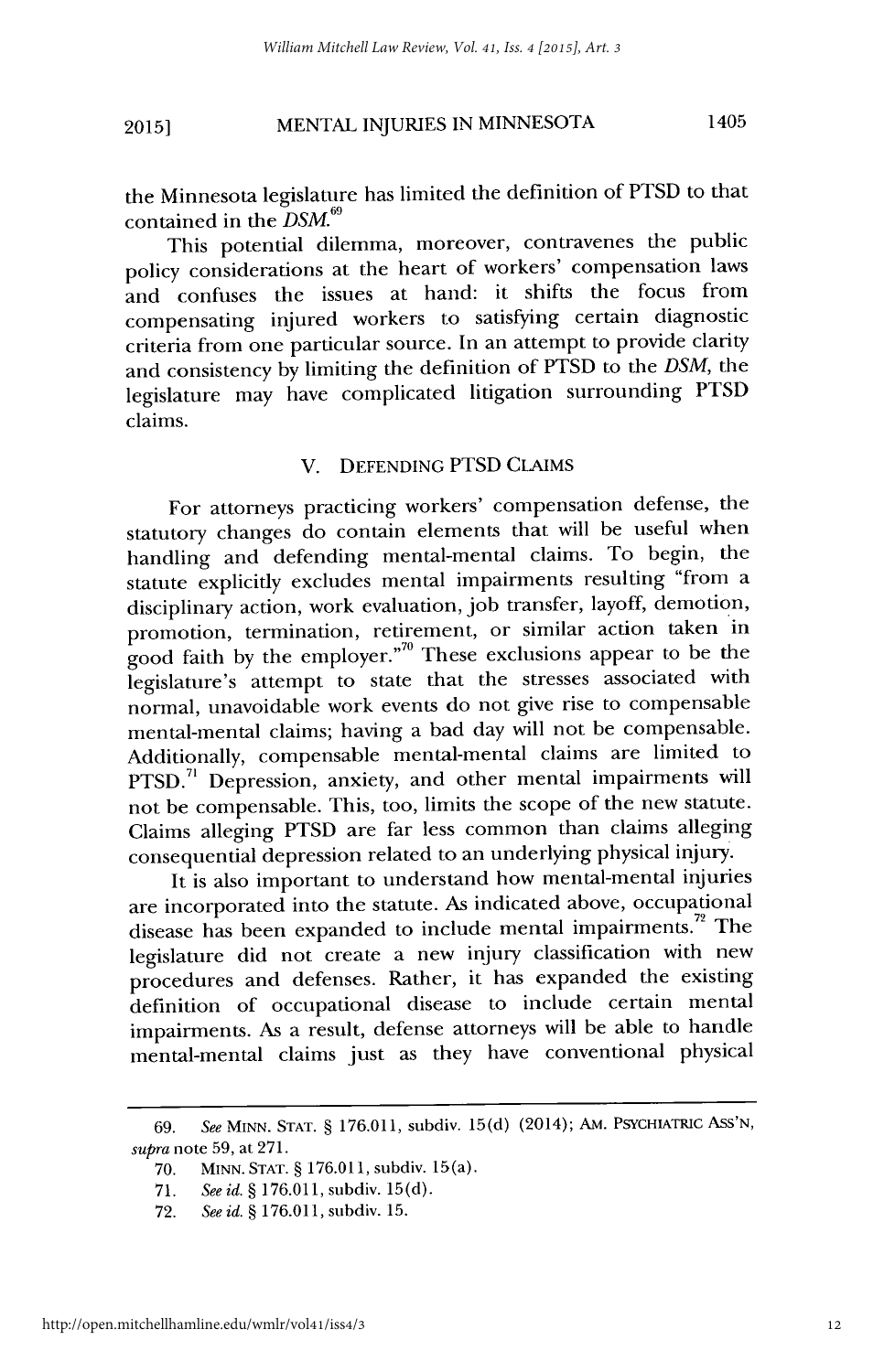injuries. For example, defense attorneys can still point to a preexisting condition, activities wholly unrelated to the employee's work activities, or intentional third-party acts when denying mentalmental claims. Furthermore, given that PTSD is often tied to a traumatic event like a shooting or an assault, the intentional thirdparty act defense may have newfound usefulness. Thus, when contemplating the increased exposure, it is important to remember that the scope of the new law is narrow, and most defense attorneys already have a good handle on the best defenses to mental-mental claims.

Beyond the statutory defenses, perhaps the most useful tool to defense attorneys is the *DSM-V* itself, which identifies differential diagnoses that are separate and distinct from PTSD.<sup>73</sup> For example, DSM-V positions acute stress disorder and PTSD as separate mental impairments: the symptom patterns of the two diagnoses are similar, but acute stress disorder lasts anywhere from "[three] days to [one] month following a traumatic event," while PTSD lasts much longer. $74$  In other words, acute stress disorder is that temporary feeling of anxiety and unease you have following a major event, while PTSD is a much more significant impairment. Similarly, the *DSM-V* highlights adjustment disorders as a type of impairment that is similar, but different from PTSD.<sup>75</sup> With an adjustment disorder, the symptom pattern of PTSD occurs, yet the underlying stressor does not need to rise to the requisite level needed for a PTSD diagnosis.<sup>76</sup> Where PTSD is the response to a traumatic event, adjustment disorders are the result of everyday stressors, such as getting divorced or getting fired. $77$ 

Finally, the *DSM-V* points out that not all psychological reactions to extreme stressors or traumatic events are necessarily PTSD.<sup>78</sup> PTSD is a specific chronological impairment whereby certain identifiable symptoms only occur following exposure to a traumatic event.<sup>79</sup> It is possible that other psychological impairments, such as dissociative disorder, may be triggered by a

75. *Id.*

79. *Id.* at 274.

<sup>73.</sup> *See Am.* PSYCHIATRIc ASS'N, *supra* note 59, at 279-80.

<sup>74.</sup> *Id.* at 279.

<sup>76.</sup> *Id.*

<sup>77.</sup> See *id.*

**<sup>78.</sup>** *Id.*